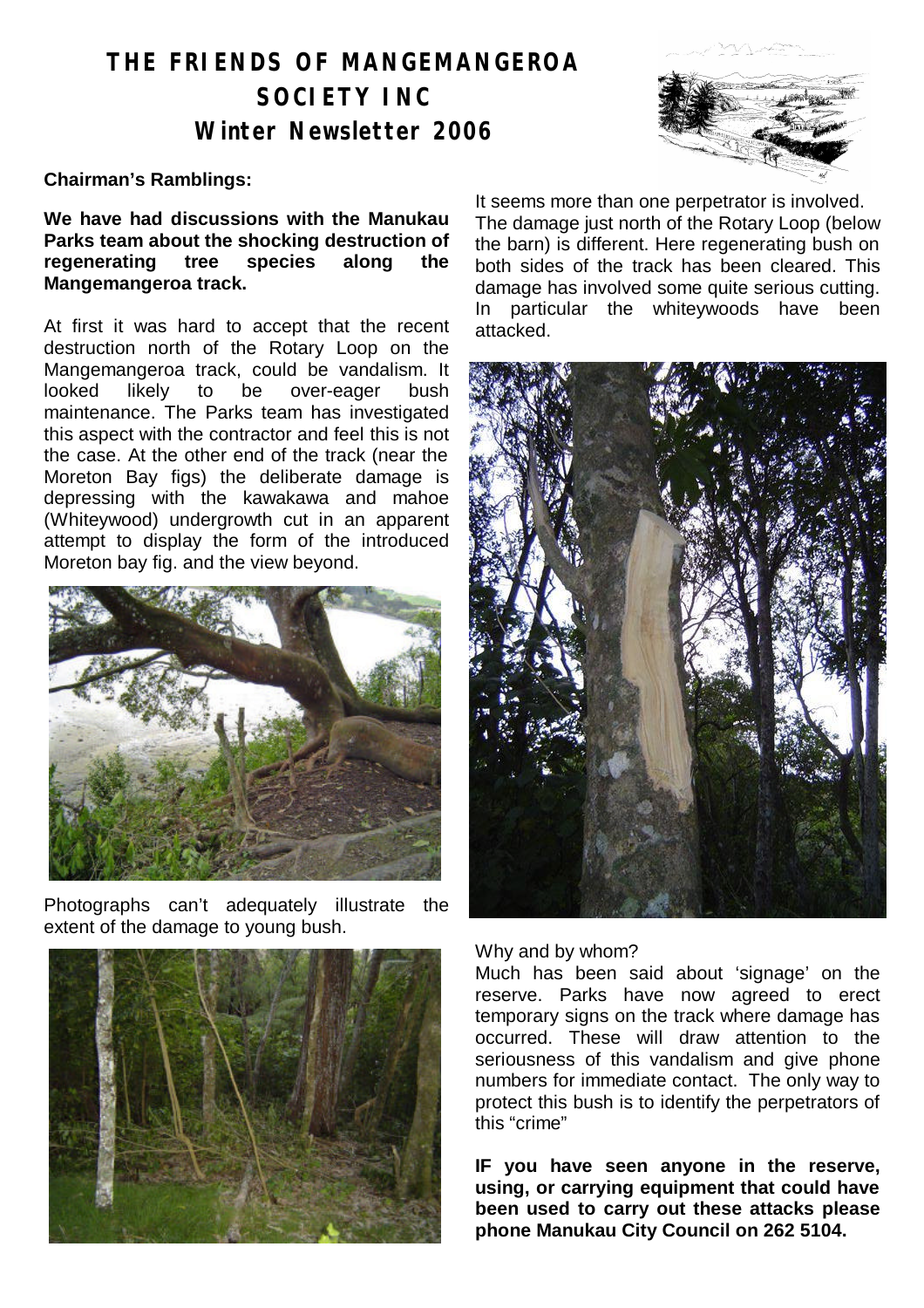### Caring for bush on private land

Nestled against the hill with a backdrop of rimu, rata and kowhai is the Williamson homestead. For 50 years Derek and his wife Primrose have nurtured this bush along with stands existing on their property. They are amazed at the considerable growth which has occurred over this time.

The Williamson family bought the farm at the head of the Mangemangeroa Valley in 1950. The previous owners had made a living by cutting and selling firewood but the Williamson Family wished to pursue a more conventional use of the land and developed a dairy herd. For the first few years the cattle grazed on any land available including the bush understory. It took about 10 years until the family could get the bush fully fenced to prevent stock access. Of this fenced bush 25 acres has been deeded to the National Trust and a further 10 acres remains fenced to prevent stock entry. It is only in the last 15 years with the serious control of possums that Derek and Primrose have seen the undergrowth "come away".

Derek recalled how the "rabbit" board in the 1960's could get 500 possums a night along the Mangemangeroa Creek! Friends and family over the years have attempted to reduce possum number through shooting but it was the introduction of the poisoning regime which finally saw the possum numbers noticeably reduced. A consequence of this has been the flourishing, once again, of the bush understory.

Each month (except over winter) Derek lays bait for the possums and sets traps. He now places each bait in a plastic bag to keep it fresh and dry. He assured me that the possum has "no trouble ripping the bag open and getting the bait". One interesting point that both Derek and Primrose had noticed was that some possums are more wary that others. One particular possum was not easy to catch and was decidedly bait and trap shy. As far as they know they have now caught him as the lemons on the lemon tree are no longer "skinned on the tree"

Derek has done far more that just fence his bush, he has, sprayed the wandering jew and climbing asparagus, removed a variety of weeds and transplanted many seedlings. As well the natural bush behind their homestead has large rata, rimu, kanuka, kowhai, puriri, totara and taraire within it. These trees supply a seed source germinating among the roses. Rather than weed these out the Willaimsons pot them up ready for transfer to areas where revegetation is in progress. Primrose commented that "the native seedlings always seem to be near her rose bushes". We decided that the fertiliser she uses for her roses must be a suitable mix for native germination!

Some of the natives have transplanted more successfully than others, in particular the kowhai prove difficult. In Primroses experience the puriri are the quickest growing of the native species that germinate in their garden.



Two rimu plants potted up from Derek and Primrose's garden which have been given to us to reintroduce rimu into the reserve.

With the bush so close native birds are plentiful, Primrose believes that their number has increased recently. The tui come and feed on the camellias and the wood pigeons strip the leaves off the kowhai trees. These wood pigeon at this time of the year come in mass (of about a dozen) all performing their aerial acrobatics. Primrose observed, during the nesting season, one wood pigeon breaking twigs off the kanuka and carting them to the rata. In the rata Primrose watched her construct a rather untidy nest. Unfortunately the nest fell out of the tree!

Kaka occasionally visit from Maraetai heading for the big rata and rewarewa. Also heard but not seen is the morepork.

Two species living in and around this area and of which Derek expressed concern because of their increase in numbers were the peacocks and Paradise ducks. The four original peacocks released by neighbours have now formed a mob of at least twenty while the paradise duck has 14 young ones.

It is through families such as the Williamsons who had the foresight to protect stands of bush that we have a seed stock of native species from which to raise seedlings and re-introduce "lost" species back into the reserve.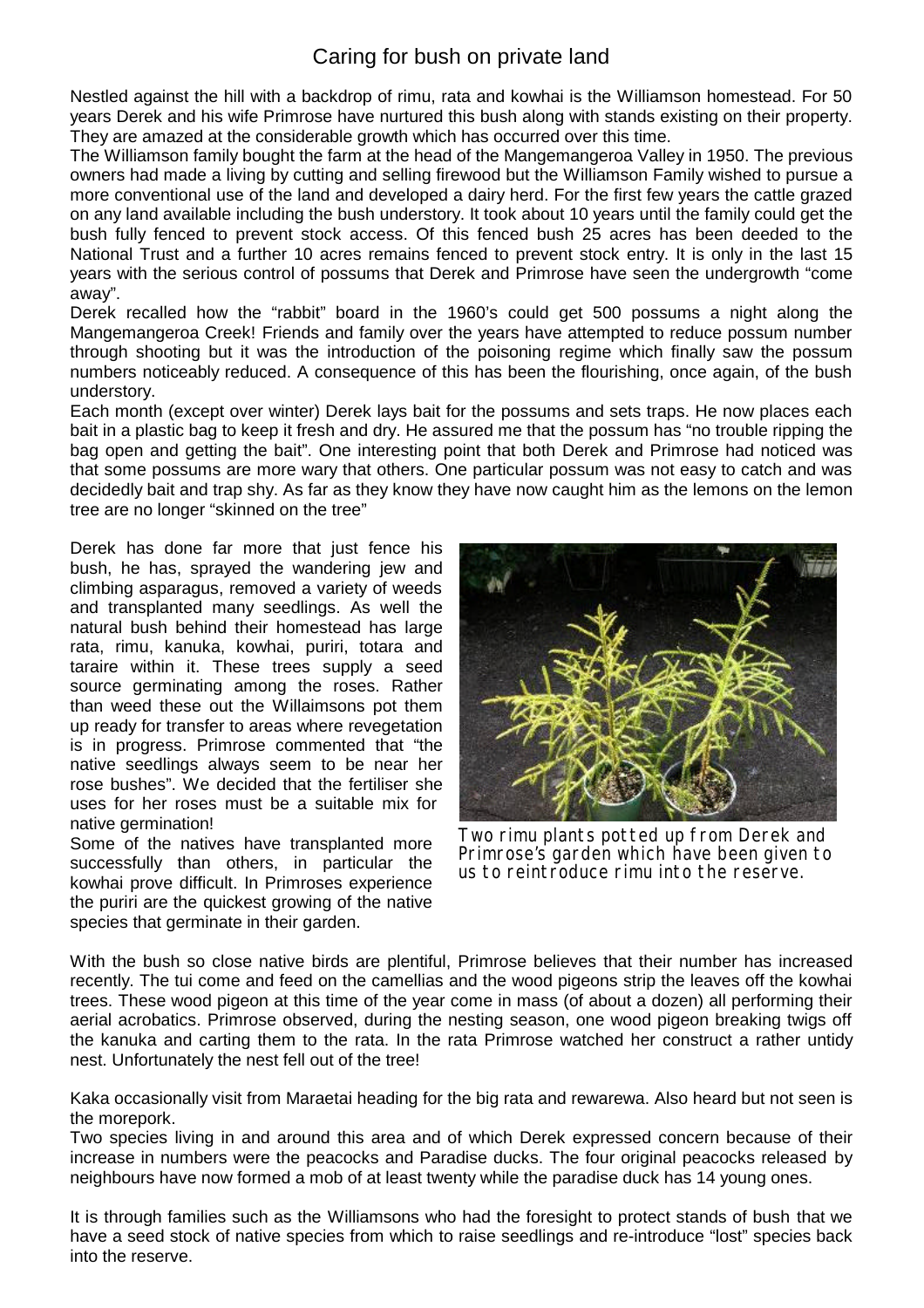### **Bird of the Season: the Dunnock or Hedge Sparrow** by Bruce Keeley

While our indigenous bird species rightly hold a special place in our affection and our conservation efforts, it's good to be aware also of those species which have been introduced from other parts of the world, notably Britain and Europe. The Dunnock was introduced from Britain around the 1870s and spread widely, including to offshore islands as far away as Campbell Island and the Chathams.

This little colonist's Latin name *Prunella modularis,* loosely translated as 'small brown singer', alerts us to the fact that it is more likely to be heard than seen. Little brown birds are easily overlooked anyway, but given that they are relatively scarce and rather furtive into the bargain then it is no surprise if you've not yet seen one in the Reserve.



The more common name of Hedge Sparrow is rather misleading, since this bird is not a sparrow at all, but belongs to the Accentors, a family of drab little insect-eaters spread across Europe, North Africa and West Asia. Drab in appearance perhaps, but the Dunnock has real personality, and at this time of year can be heard along the forest fringes giving its loud, penetrating 'tseep' call. With the onset of the breeding season, its warbly song 'weeso –sissy-weeso – sissy-weeso – sissy-wee' is delivered from the top of low shrubs or dead branches. While preferring to feed on the ground, the Dunnock is never far from dense vegetation to which it quickly retreats, unless approached very carefully.

The nest is a neatly constructed bowl of plant material lined with wool, hair, feathers, tree fern scales etc, located in dense foliage, and containing up to 5 deep blue eggs.

While the Dunnock is a common bird through much of New Zealand, including suburban parks and gardens, in the Auckland area it declined markedly during the 1970s and is now largely confined to coastal vegetation. Being a bird of scrubland and forest edge it is unlikely to be seen under the forest canopy.

In Mangemangeroa, a good place to look for it is the vicinity of the 'kissing gate' below the Somerville road carpark.

## **Tree of the Season: Rimu** by Sally Barclay

*Dacrydium cupressinum* also called New Zealand's red pine is a rain forest canopy tree and may reach a height of 55m. It belongs to the gymnosperms which produce their seed in a cone or stobili rather than a flower.

Although there is a rimu in the upper part of the reserve there are no juveniles present hence the gift from the Williamsons (see article in this newsletter) hopes to redress this.

Foliage of the rimu is a little like a fine bottle brush (see diagram). Very young rimu tend to be bright green in colour but in winter this brightness gives way to a bronze colouration, often appearing "dead". As the tree matures the untidy form changes to the pyramidal shape and the pretty light green open-branched foliage make a most

attractive tree. The mature tree has a more dense yellow green foliage as seen in the ancient specimens in the Central North Island and Westland; some of which are believed to be over 1200 years old.These have become towering giants with tufts of green foliage at the ends of massive branches. These trees are the home to a variety of epiphytes.

A rimu tree may be male or female. The male cone produces small yellow structures which shed pollen while the female tree bears very small structures which curve upward at the end of a branchlet to catch this wind dispersed pollen. The development of this structure takes about eighteen months. The fully mature female cone, a receptacle of bright orange/red and the seed, a deep blue-black, are a little over 0.5 cm high. The rimu seems to have a cycle of good and bad reproductive periods. Native bird populations are critically affected by this. Our refugee colony of kakapo on Codfish, breed successfully only when rimu fruit is plentiful.

The wood of the heart rimu, a deep red, is beautifully patterned and has been used extensively for furniture doors and paneling. The strong durable nature of the timber made it particularly suitable for house framing and as weatherboards but it is not as durable as kauri and totara.